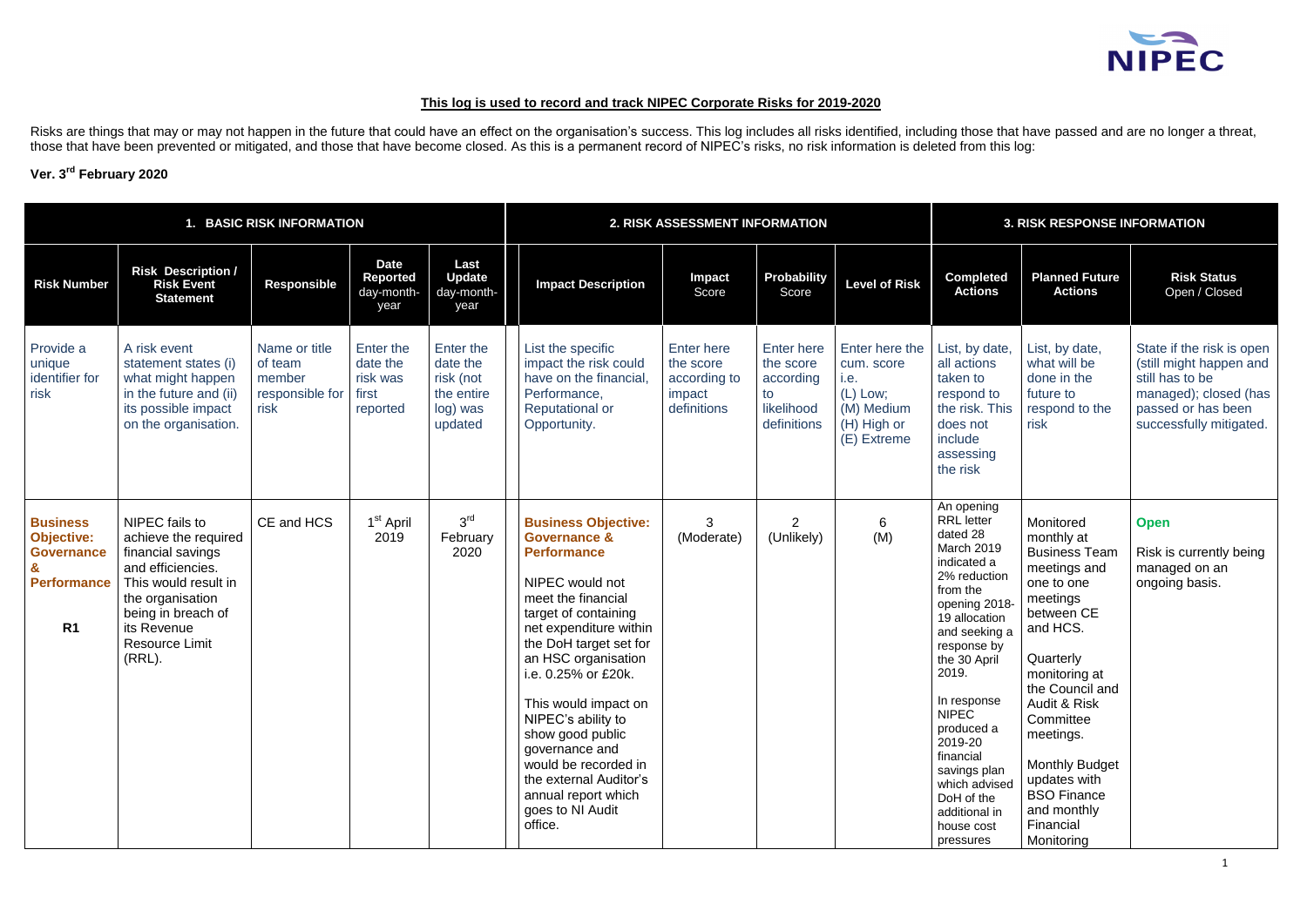|  |  |  | which it will<br>face in 2019-<br>20 and the full<br>year effect of<br>this on its<br>already<br>limited<br>resources                                              | return to DoH to<br>keep financial<br>breakeven<br>position under<br>review. |  |
|--|--|--|--------------------------------------------------------------------------------------------------------------------------------------------------------------------|------------------------------------------------------------------------------|--|
|  |  |  | Document<br>sent to DoH<br>on 18 May<br>2019.                                                                                                                      |                                                                              |  |
|  |  |  | In June 2019<br><b>NIPEC</b><br>agreed to<br>move forward<br>with the initial<br>RRL advised<br>by DoH due to<br>this year<br>being a one<br>off with<br>potential |                                                                              |  |
|  |  |  | slippage<br>during the<br>year within its<br>salary posts.                                                                                                         |                                                                              |  |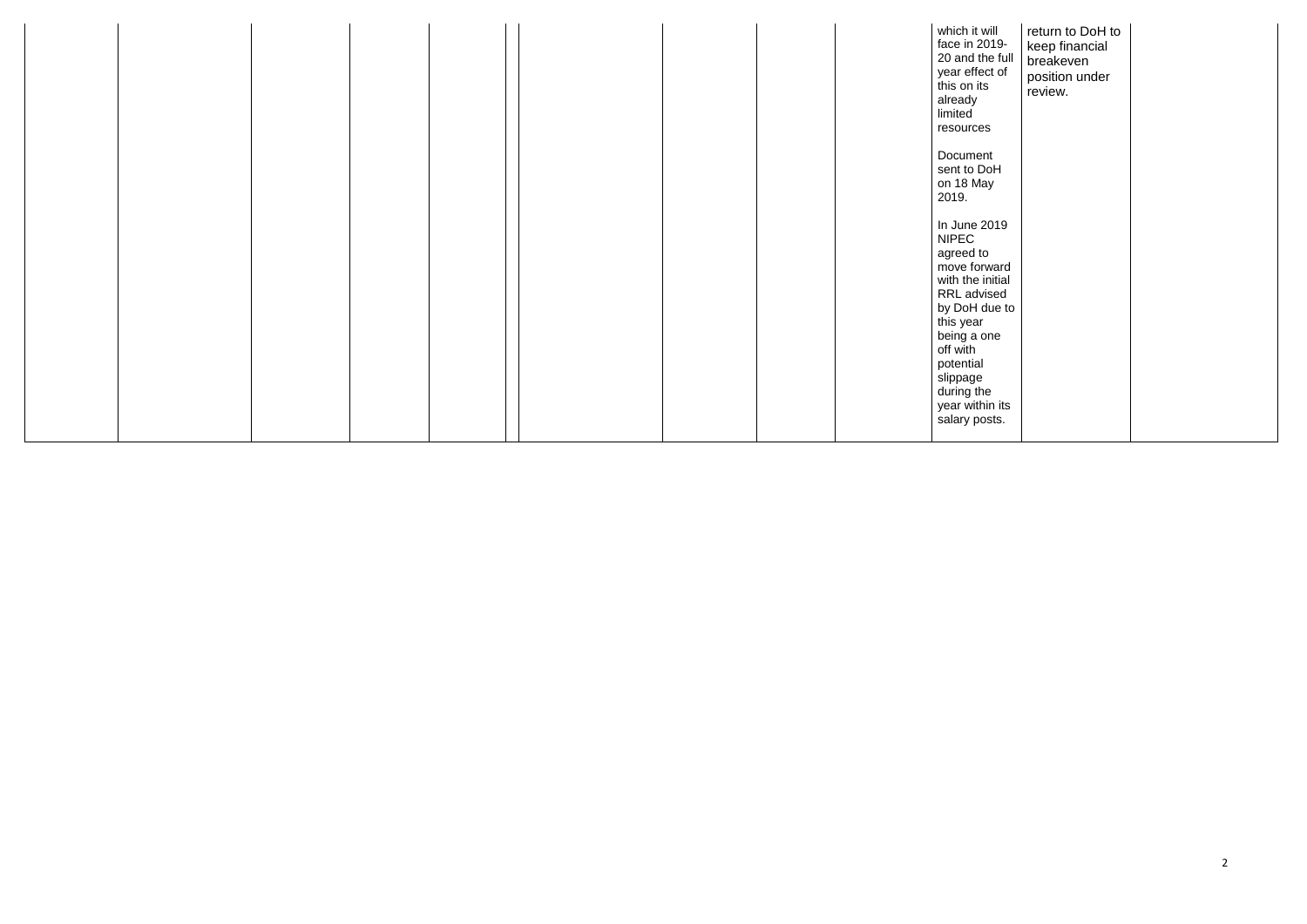|                                                                                                   | <b>BASIC RISK INFORMATION</b>                                                                                                      |                                                                       | 2. RISK ASSESSMENT INFORMATION                         |                                                                         |                                                                                                                                                                                                                                                                                                                                                                                                                                                                   |                                                                  | <b>3. RISK RESPONSE INFORMATION</b>                                            |                                                                                                       |                                                                                                                                                                                                                                                                                                                                                                                                                                                        |                                                                                                                                                                                                                                                                                                                                                                                                                      |                                                                                                                                                   |
|---------------------------------------------------------------------------------------------------|------------------------------------------------------------------------------------------------------------------------------------|-----------------------------------------------------------------------|--------------------------------------------------------|-------------------------------------------------------------------------|-------------------------------------------------------------------------------------------------------------------------------------------------------------------------------------------------------------------------------------------------------------------------------------------------------------------------------------------------------------------------------------------------------------------------------------------------------------------|------------------------------------------------------------------|--------------------------------------------------------------------------------|-------------------------------------------------------------------------------------------------------|--------------------------------------------------------------------------------------------------------------------------------------------------------------------------------------------------------------------------------------------------------------------------------------------------------------------------------------------------------------------------------------------------------------------------------------------------------|----------------------------------------------------------------------------------------------------------------------------------------------------------------------------------------------------------------------------------------------------------------------------------------------------------------------------------------------------------------------------------------------------------------------|---------------------------------------------------------------------------------------------------------------------------------------------------|
| <b>Risk Number</b>                                                                                | <b>Risk Description /</b><br><b>Risk Event</b><br><b>Statement</b>                                                                 | <b>Responsible</b>                                                    | <b>Date</b><br><b>Reported</b><br>day-month-<br>year   | Last<br><b>Update</b><br>day-month-<br>year                             | <b>Impact Description</b>                                                                                                                                                                                                                                                                                                                                                                                                                                         | <b>Impact</b><br>Score                                           | <b>Probability</b><br>Score                                                    | <b>Level of</b><br><b>Risk</b>                                                                        | <b>Completed</b><br><b>Actions</b>                                                                                                                                                                                                                                                                                                                                                                                                                     | <b>Planned Future</b><br><b>Actions</b>                                                                                                                                                                                                                                                                                                                                                                              | <b>Risk Status</b><br>Open / Closed                                                                                                               |
| Provide a<br>unique<br>identifier for<br>risk                                                     | A risk event<br>statement states (i)<br>what might happen<br>in the future and (ii)<br>its possible impact<br>on the organisation. | Name or title<br>of team<br>member<br>responsible for<br>risk         | Enter the<br>date the<br>risk was<br>first<br>reported | Enter the<br>date the<br>risk (not<br>the entire<br>log) was<br>updated | List the specific<br>impact the risk could<br>have on the financial<br>Performance,<br><b>Reputational or</b><br>Opportunity.                                                                                                                                                                                                                                                                                                                                     | Enter here the<br>score<br>according to<br>impact<br>definitions | <b>Enter here</b><br>the score<br>according<br>to<br>likelihood<br>definitions | <b>Enter here</b><br>the cum.<br>score i.e.<br>$(L)$ Low;<br>(M) Medium<br>(H) High or<br>(E) Extreme | List, by date,<br>all actions<br>taken to<br>respond to the<br>risk. This does<br>not include<br>assessing the<br>risk                                                                                                                                                                                                                                                                                                                                 | List, by date,<br>what will be<br>done in the<br>future to<br>respond to the<br>risk                                                                                                                                                                                                                                                                                                                                 | State if the risk is open<br>(still might happen and<br>still has to be<br>managed); closed (has<br>passed or has been<br>successfully mitigated. |
| <b>Business</b><br><b>Objective:</b><br><b>Governance</b><br><b>Performance</b><br>R <sub>2</sub> | Risk of a cyber<br>security breach that<br>results in the<br>unavailability of<br>systems that<br>facilitate HSC<br>services.      | <b>BSO Director</b><br>CCP / Head of<br><b>BSO ITS</b><br>& NIPEC SMT | 1 <sup>st</sup> April<br>2019                          | 3 <sup>rd</sup><br>February<br>2020                                     | <b>Business</b><br><b>Objective:</b><br><b>Governance &amp;</b><br><b>Performance</b><br>Causing: disruption<br>to services and / or<br>held information<br>being compromised,<br>leading to<br>unauthorised access<br>affecting the<br>confidentiality and<br>integrity of<br>information, resulting<br>in a breach of<br>regulatory<br>compliance, statutory<br>obligations, and the<br>potential for fines in<br>addition to resulting<br>reputational damage. | (Major)                                                          | 3<br>(Possible)                                                                | 12<br>(H)                                                                                             | <b>Technical</b><br><b>Infrastructure</b><br><b>HSC</b> security<br>hardware (e.g.<br>firewalls) /<br><b>HSC</b> security<br>software<br>(threat<br>detection,<br>antivirus, email<br>& web filtering)<br>Server / Client<br>Patching / 3rd<br>party / Secure<br>Remote<br>Access / Data<br>& System<br>Backups.<br>Policy /<br><b>Processes</b><br>Regional and<br>Local<br>ICT/Informatio<br>n Security<br>Policies / Data<br>Protection<br>Policy / | Take forward<br>the achievement<br>of Information<br>Security<br>Management<br>best practice &<br>standards<br>aligned to the<br>international<br>best practice<br>standards,<br><b>ISO27001.</b><br>Keep updated<br>via the<br><b>Regional Cyber</b><br><b>Security Forum</b><br>on<br>developments<br>and maintain a<br>shared cyber<br>security<br>effective<br>approach.<br>Ensure uptake<br>of HSC wide<br>user | <b>Open</b><br>Risk is currently being<br>managed on an<br>ongoing basis.                                                                         |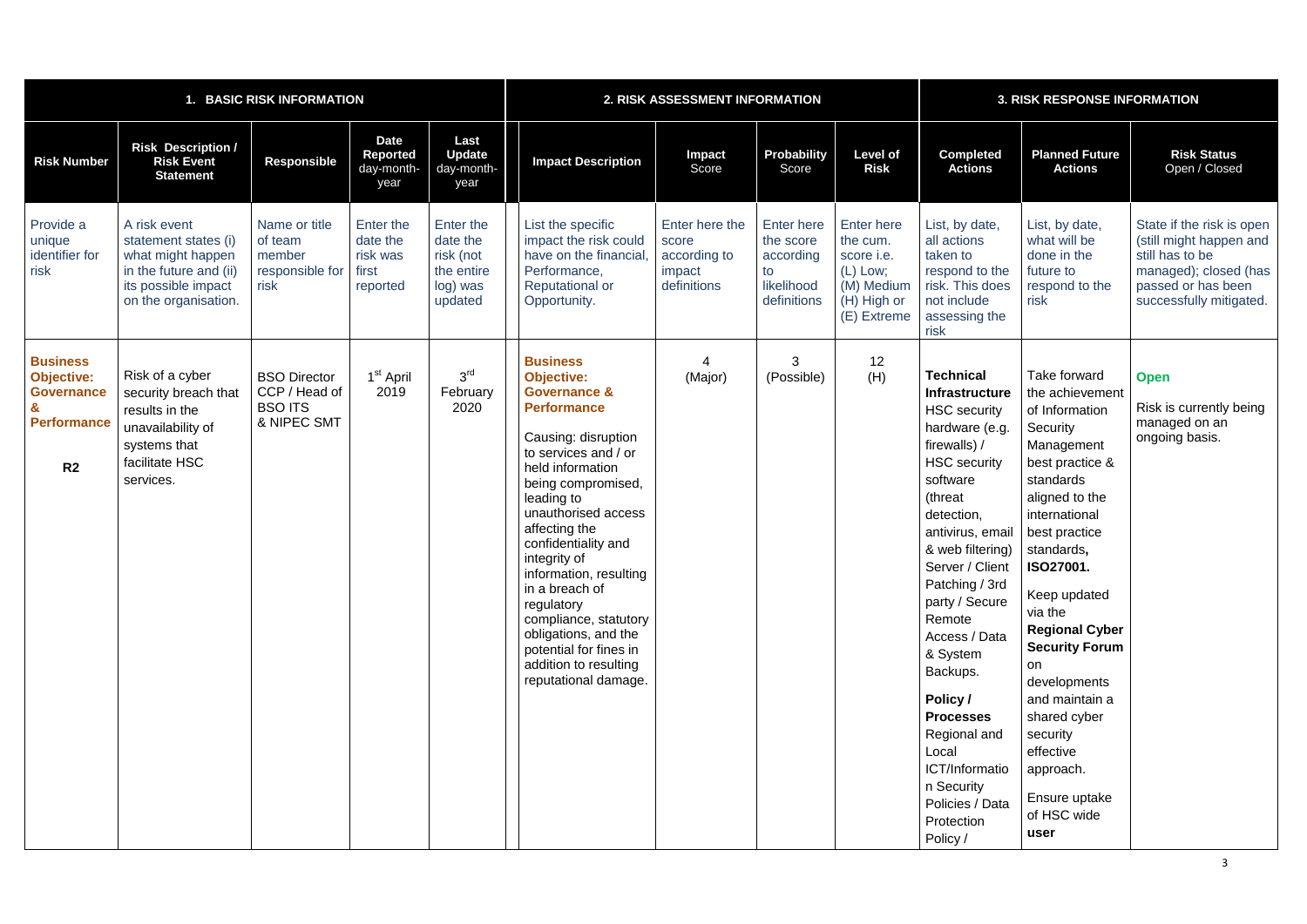|  |  |  | Control<br>Processes /<br>User Account<br>Management<br>processes /<br><b>Disaster</b><br>Recovery<br>Plans /<br>Emergency<br>Planning &<br>Service /<br><b>Business</b><br>Continuity<br>Plans /<br><b>Corporate Risk</b><br>Management<br>Framework,<br>Processes &<br>Monitoring /<br>Regional<br><b>User</b><br><b>Behaviours</b><br>Influenced<br>through | awareness<br>training and<br>adopt this as<br>mandatory<br>training (report<br>on % achieved).<br><b>Enable Senior</b><br><b>Management of</b><br>organisation to<br>have robust<br>understanding<br>of the cyber and<br>information<br>security issues<br>(report on<br>training<br>including e-<br>learning<br>uptake). |  |
|--|--|--|----------------------------------------------------------------------------------------------------------------------------------------------------------------------------------------------------------------------------------------------------------------------------------------------------------------------------------------------------------------|---------------------------------------------------------------------------------------------------------------------------------------------------------------------------------------------------------------------------------------------------------------------------------------------------------------------------|--|
|  |  |  | Induction<br>Policy /<br>Mandatory<br>Training<br>Policies / HR<br>Disciplinary<br>Policy /<br>Contract of<br>Employment /<br>3rd party<br>Contracts /<br>Data Access<br>Agreements                                                                                                                                                                            |                                                                                                                                                                                                                                                                                                                           |  |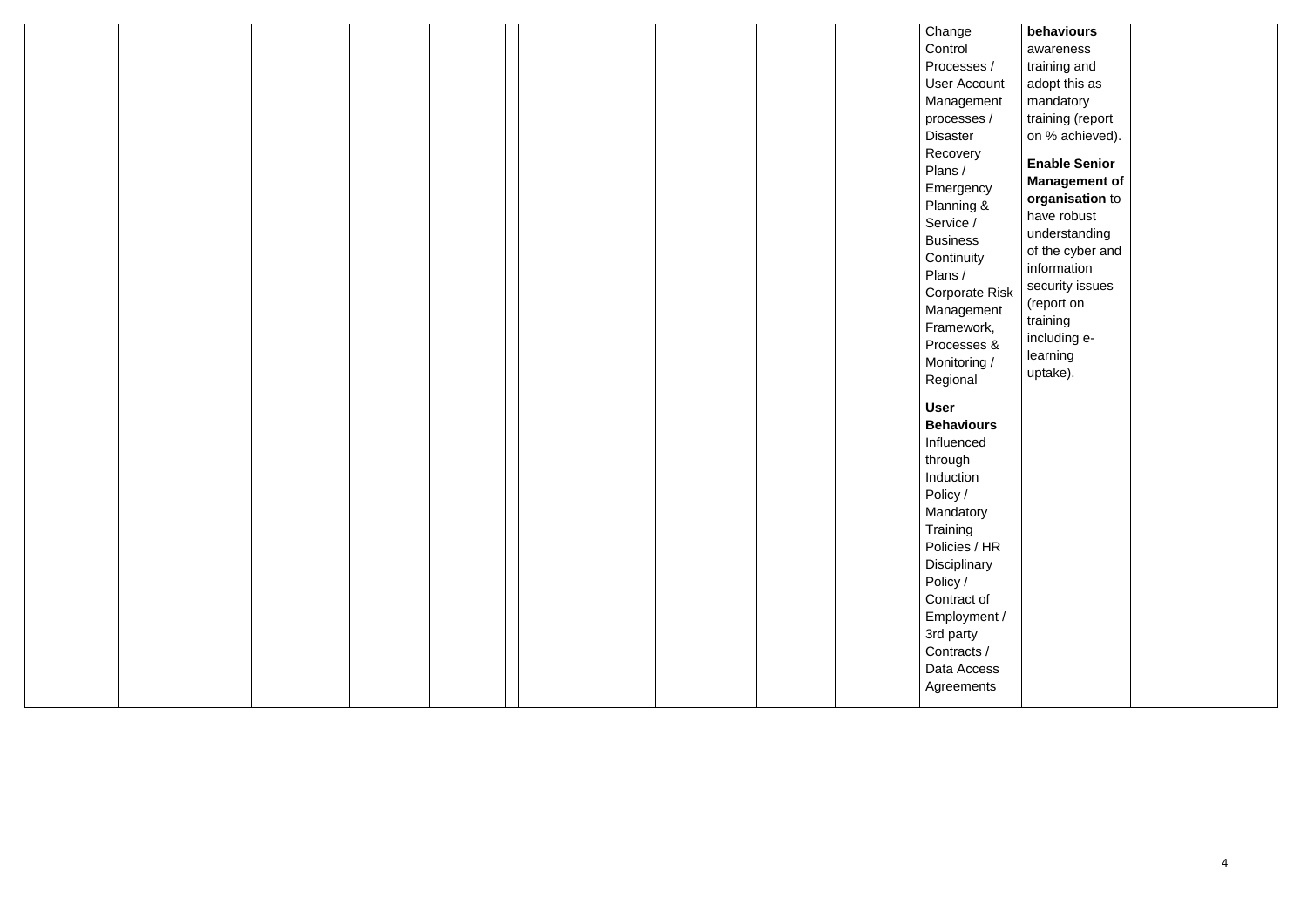|                                                                                       | 1. BASIC RISK INFORMATION                                                                                                                                                            |                                                                       |                                                        |                                                                         |                                                                                                                                                                                                                                                                                    | 2. RISK ASSESSMENT INFORMATION                                   |                                                                                |                                                                                                       | <b>3. RISK RESPONSE INFORMATION</b>                                                                                                                                                                       |                                                                                                                                                                                                                                                                                                                       |                                                                                                                                                   |  |
|---------------------------------------------------------------------------------------|--------------------------------------------------------------------------------------------------------------------------------------------------------------------------------------|-----------------------------------------------------------------------|--------------------------------------------------------|-------------------------------------------------------------------------|------------------------------------------------------------------------------------------------------------------------------------------------------------------------------------------------------------------------------------------------------------------------------------|------------------------------------------------------------------|--------------------------------------------------------------------------------|-------------------------------------------------------------------------------------------------------|-----------------------------------------------------------------------------------------------------------------------------------------------------------------------------------------------------------|-----------------------------------------------------------------------------------------------------------------------------------------------------------------------------------------------------------------------------------------------------------------------------------------------------------------------|---------------------------------------------------------------------------------------------------------------------------------------------------|--|
| <b>Risk Number</b>                                                                    | <b>Risk Description /</b><br><b>Risk Event</b><br><b>Statement</b>                                                                                                                   | <b>Responsible</b>                                                    | <b>Date</b><br>Reported<br>day-month-<br>year          | Last<br><b>Update</b><br>day-month-<br>year                             | <b>Impact Description</b>                                                                                                                                                                                                                                                          | Impact<br>Score                                                  | Probability<br>Score                                                           | <b>Level of</b><br><b>Risk</b>                                                                        | <b>Completed</b><br><b>Actions</b>                                                                                                                                                                        | <b>Planned Future</b><br><b>Actions</b>                                                                                                                                                                                                                                                                               | <b>Risk Status</b><br>Open / Closed                                                                                                               |  |
| Provide a<br>unique<br>identifier for<br>risk                                         | A risk event<br>statement states (i)<br>what might happen<br>in the future and (ii)<br>its possible impact<br>on the organisation.                                                   | Name or title<br>of team<br>member<br>responsible for<br>risk         | Enter the<br>date the<br>risk was<br>first<br>reported | Enter the<br>date the<br>risk (not<br>the entire<br>log) was<br>updated | List the specific<br>impact the risk could<br>have on the financial<br>Performance,<br><b>Reputational or</b><br>Opportunity.                                                                                                                                                      | Enter here the<br>score<br>according to<br>impact<br>definitions | <b>Enter here</b><br>the score<br>according<br>to<br>likelihood<br>definitions | <b>Enter here</b><br>the cum.<br>score i.e.<br>$(L)$ Low;<br>(M) Medium<br>(H) High or<br>(E) Extreme | List, by date,<br>all actions<br>taken to<br>respond to the<br>risk. This does<br>not include<br>assessing the<br>risk                                                                                    | List, by date,<br>what will be<br>done in the<br>future to<br>respond to the<br>risk                                                                                                                                                                                                                                  | State if the risk is open<br>(still might happen and<br>still has to be<br>managed); closed (has<br>passed or has been<br>successfully mitigated. |  |
| <b>Business</b><br><b>Objective:</b><br><b>Governance</b><br><b>Performance</b><br>R3 | Risk of failure to<br>have a sufficiently<br>tested<br>organisational<br>response to a cyber<br>incident/attack, and<br>recovery plan to<br>support ongoing<br>delivery of services. | <b>BSO Director</b><br>CCP / Head of<br><b>BSO ITS</b><br>& NIPEC SMT | 1 <sup>st</sup> April<br>2019                          | 3 <sup>rd</sup><br>February<br>2020                                     | <b>Business</b><br><b>Objective:</b><br><b>Governance &amp;</b><br><b>Performance</b><br>Inability to deliver an<br>appropriate level of<br>service to our service<br>users in the event of<br>any disruption<br>resulting in potential<br>performance and<br>reputational damage. | $\mathbf 4$<br>(Major)                                           | $\overline{2}$<br>(Unlikely)                                                   | 8<br>(H)                                                                                              | <b>The</b><br>organisation<br>has a<br>developed and<br>tested<br><b>Business</b><br><b>Continuity Plan</b><br>and<br>Emergency<br>Planning<br>arrangements.<br>The BCP was<br>tested in<br>October 2019. | Test the<br>organisation's<br><b>Business</b><br><b>Continuity Plan</b><br>and Emergency<br>Planning<br>arrangements in<br>co-operation<br>with the regional<br>adopted Cyber<br>incident<br>response action<br>plan to ensure<br>appropriate<br>lines of<br>communication<br>and decision<br>making are in<br>place. | <b>Open</b><br>Risk is currently being<br>managed on an<br>ongoing basis.                                                                         |  |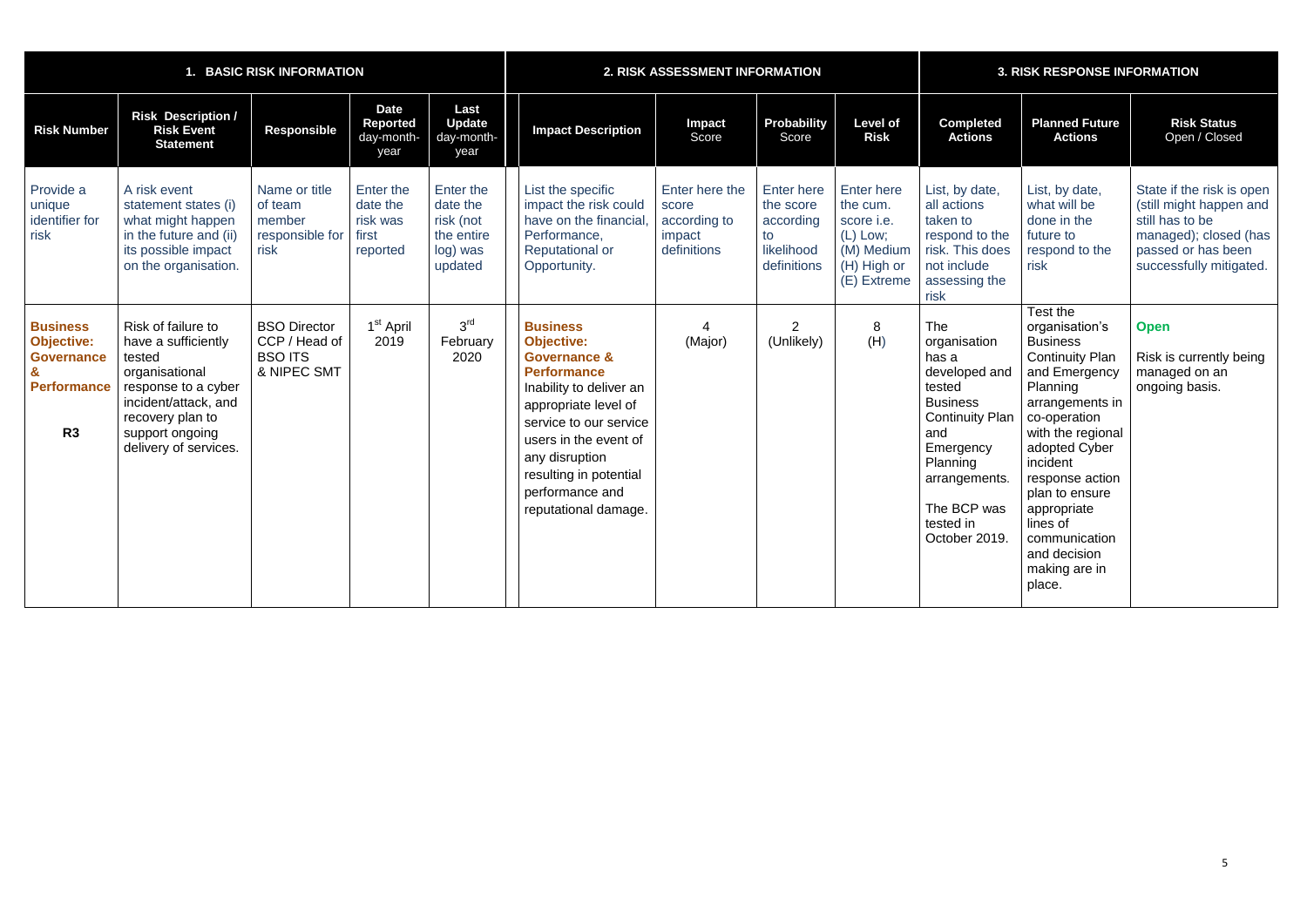|                                                                                                   |                                                                                                                                             | 2. BASIC RISK INFORMATION                                     |                                                        |                                                                         |                                                                                                                                                                                                                                                                                                                                                                                                                                                                                                                                                                                                             | 2. RISK ASSESSMENT INFORMATION                                   |                                                                                | <b>3. RISK RESPONSE INFORMATION</b>                                                                   |                                                                                                                                                                                                                                                                                                                                                                                                        |                                                                                                                                                                                                                                                                                                                                                                                                                                                                             |                                                                                                                                                   |
|---------------------------------------------------------------------------------------------------|---------------------------------------------------------------------------------------------------------------------------------------------|---------------------------------------------------------------|--------------------------------------------------------|-------------------------------------------------------------------------|-------------------------------------------------------------------------------------------------------------------------------------------------------------------------------------------------------------------------------------------------------------------------------------------------------------------------------------------------------------------------------------------------------------------------------------------------------------------------------------------------------------------------------------------------------------------------------------------------------------|------------------------------------------------------------------|--------------------------------------------------------------------------------|-------------------------------------------------------------------------------------------------------|--------------------------------------------------------------------------------------------------------------------------------------------------------------------------------------------------------------------------------------------------------------------------------------------------------------------------------------------------------------------------------------------------------|-----------------------------------------------------------------------------------------------------------------------------------------------------------------------------------------------------------------------------------------------------------------------------------------------------------------------------------------------------------------------------------------------------------------------------------------------------------------------------|---------------------------------------------------------------------------------------------------------------------------------------------------|
| <b>Risk Number</b>                                                                                | <b>Risk Description /</b><br><b>Risk Event</b><br><b>Statement</b>                                                                          | <b>Responsible</b>                                            | <b>Date</b><br><b>Reported</b><br>day-month-<br>year   | Last<br><b>Update</b><br>day-month-<br>year                             | <b>Impact Description</b>                                                                                                                                                                                                                                                                                                                                                                                                                                                                                                                                                                                   | Impact<br>Score                                                  | Probability<br>Score                                                           | <b>Level of Risk</b>                                                                                  | <b>Completed</b><br><b>Actions</b>                                                                                                                                                                                                                                                                                                                                                                     | <b>Planned Future</b><br><b>Actions</b>                                                                                                                                                                                                                                                                                                                                                                                                                                     | <b>Risk Status</b><br>Open / Closed                                                                                                               |
| Provide a<br>unique<br>identifier for<br>risk                                                     | A risk event<br>statement states (i)<br>what might happen<br>in the future and (ii)<br>its possible impact<br>on the organisation.          | Name or title<br>of team<br>member<br>responsible for<br>risk | Enter the<br>date the<br>risk was<br>first<br>reported | Enter the<br>date the<br>risk (not<br>the entire<br>log) was<br>updated | List the specific<br>impact the risk could<br>have on the financial<br>Performance,<br><b>Reputational or</b><br>Opportunity.                                                                                                                                                                                                                                                                                                                                                                                                                                                                               | Enter here the<br>score<br>according to<br>impact<br>definitions | <b>Enter here</b><br>the score<br>according<br>to<br>likelihood<br>definitions | <b>Enter here</b><br>the cum.<br>score i.e.<br>$(L)$ Low;<br>(M) Medium<br>(H) High or<br>(E) Extreme | List, by date,<br>all actions<br>taken to<br>respond to<br>the risk. This<br>does not<br>include<br>assessing the<br>risk                                                                                                                                                                                                                                                                              | List, by date,<br>what will be<br>done in the<br>future to<br>respond to the<br>risk                                                                                                                                                                                                                                                                                                                                                                                        | State if the risk is open<br>(still might happen and<br>still has to be<br>managed); closed (has<br>passed or has been<br>successfully mitigated. |
| <b>Business</b><br><b>Objective:</b><br><b>Governance</b><br><b>Performance</b><br>R <sub>4</sub> | Due to the NIPEC<br>Council membership<br>vacancies<br>increasing this could<br>have an impact on<br>the Governance of<br>the organisation. | Chair of<br>Council                                           | 1 <sup>st</sup> April<br>2019                          | 3 <sup>rd</sup><br>February<br>2020                                     | <b>Business</b><br><b>Objective:</b><br><b>Governance &amp;</b><br><b>Performance</b><br>Impact on quorum at<br>meetings and<br>therefore could raise<br>issues in regard to<br>organisational<br>governance,<br>performance and<br>reputation.<br>Non-Executive<br>composition - 8 of<br>the 15 positions are<br>currently filled.<br>The current Non-<br><b>Executive Chair's</b><br>tenure ends 19 June<br>2020, with 6 Non-<br><b>Executive Members</b><br>ending their terms on<br>dates between 17<br>June and 30 Sept<br>2020.<br>Of the seven<br>vacancies, 4<br>Professional and 3<br>Lay members. | 3<br>(Moderate)                                                  | $\overline{2}$<br>(Unlikely)                                                   | 6<br>(M)                                                                                              | DoH Public<br>Appointments<br>Unit to take<br>forward<br>advertising<br>and<br>arrangements<br>for the filling<br>the vacant<br>positions.<br>Target date is<br>dependent on<br>Public<br>Appointments<br>Unit.<br>A summary<br>sheet<br>showing<br>NIPEC's<br>Council<br>membership<br>terms of<br>office over<br>the next two<br>years was<br>shared with<br>Sponsor<br>Branch and<br>both the Audit | The filling of<br>Council<br>vacancies is the<br>responsibility of<br>the Public<br>Appointments<br>Unit and<br>NIPEC's<br>vacancies are<br>on their HSC<br>schedule for<br>action.<br><b>PAU Newsletter</b><br>referenced the 6<br>Lay Members &<br>5 Professional<br>Members under<br>Upcoming<br>Vacancies in<br>November 2019<br>publication.<br>DoH Public<br>Appointments<br>Committee<br>determining<br>public<br>appointments<br>competitions for<br>2020 including | <b>Open</b><br>Managed on an<br>ongoing basis.                                                                                                    |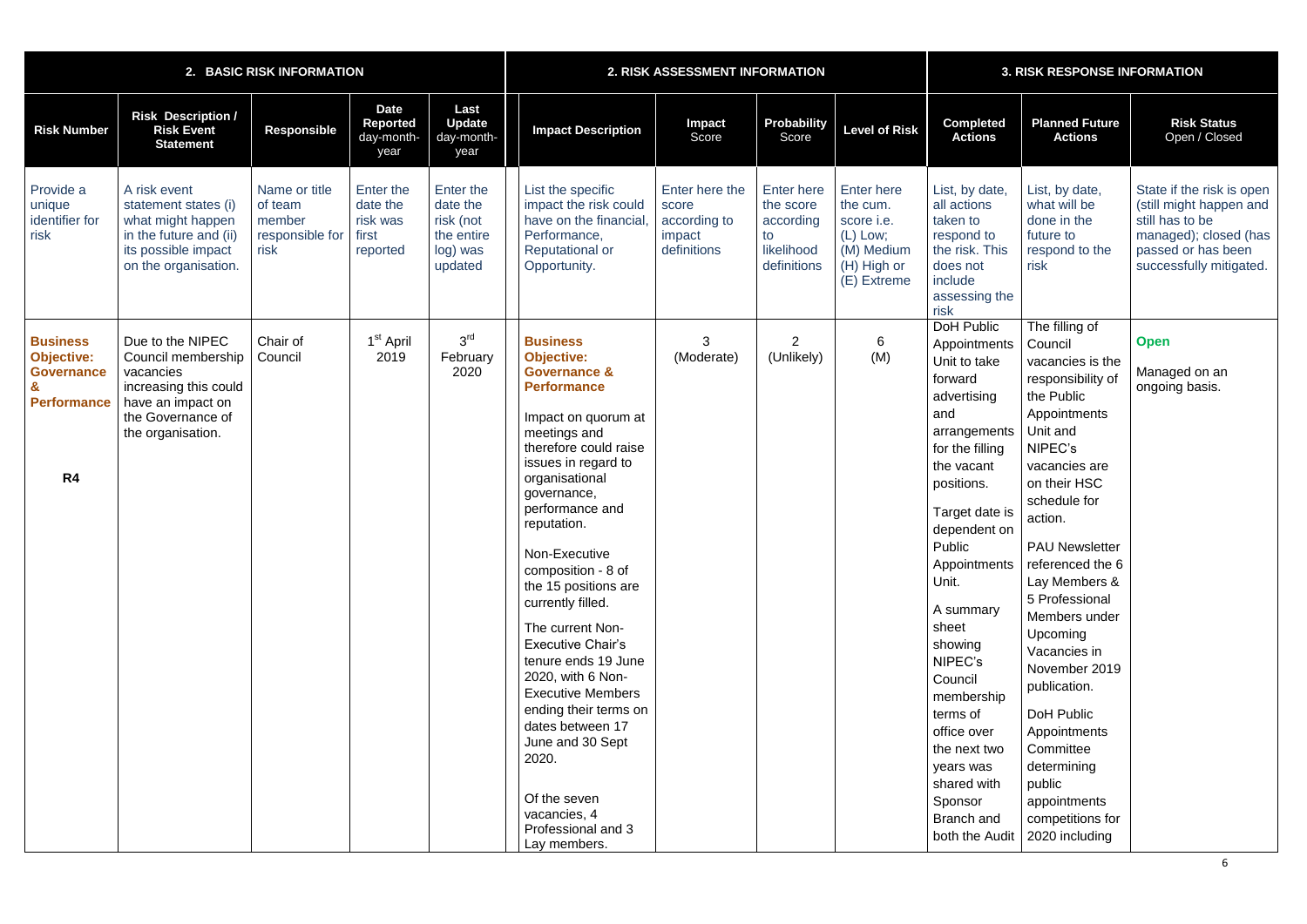|  |  |  |  |  |  | & Risk<br>committee<br>and Council<br>were<br>provided with<br>copies of this<br>summary<br>sheet.<br>11 <sup>th</sup> April<br>$2019 - PAU$<br>confirmed the<br>extension of 8<br>Council<br>members'<br>terms of<br>office for a<br>further year.<br>NIPEC raised<br>the matter at<br>its Sponsor<br><b>Branch</b><br>meeting on<br>$17^{\text{th}}$<br>December | NIPEC.<br>Timeline to be<br>confirmed.<br>Meeting with<br>Chair, CX &<br>HCS 5 <sup>th</sup> Feb<br>2020 to discuss<br>DoH proposal<br>on interim<br>solution pending<br>replacement<br>appointments. |  |
|--|--|--|--|--|--|--------------------------------------------------------------------------------------------------------------------------------------------------------------------------------------------------------------------------------------------------------------------------------------------------------------------------------------------------------------------|-------------------------------------------------------------------------------------------------------------------------------------------------------------------------------------------------------|--|
|--|--|--|--|--|--|--------------------------------------------------------------------------------------------------------------------------------------------------------------------------------------------------------------------------------------------------------------------------------------------------------------------------------------------------------------------|-------------------------------------------------------------------------------------------------------------------------------------------------------------------------------------------------------|--|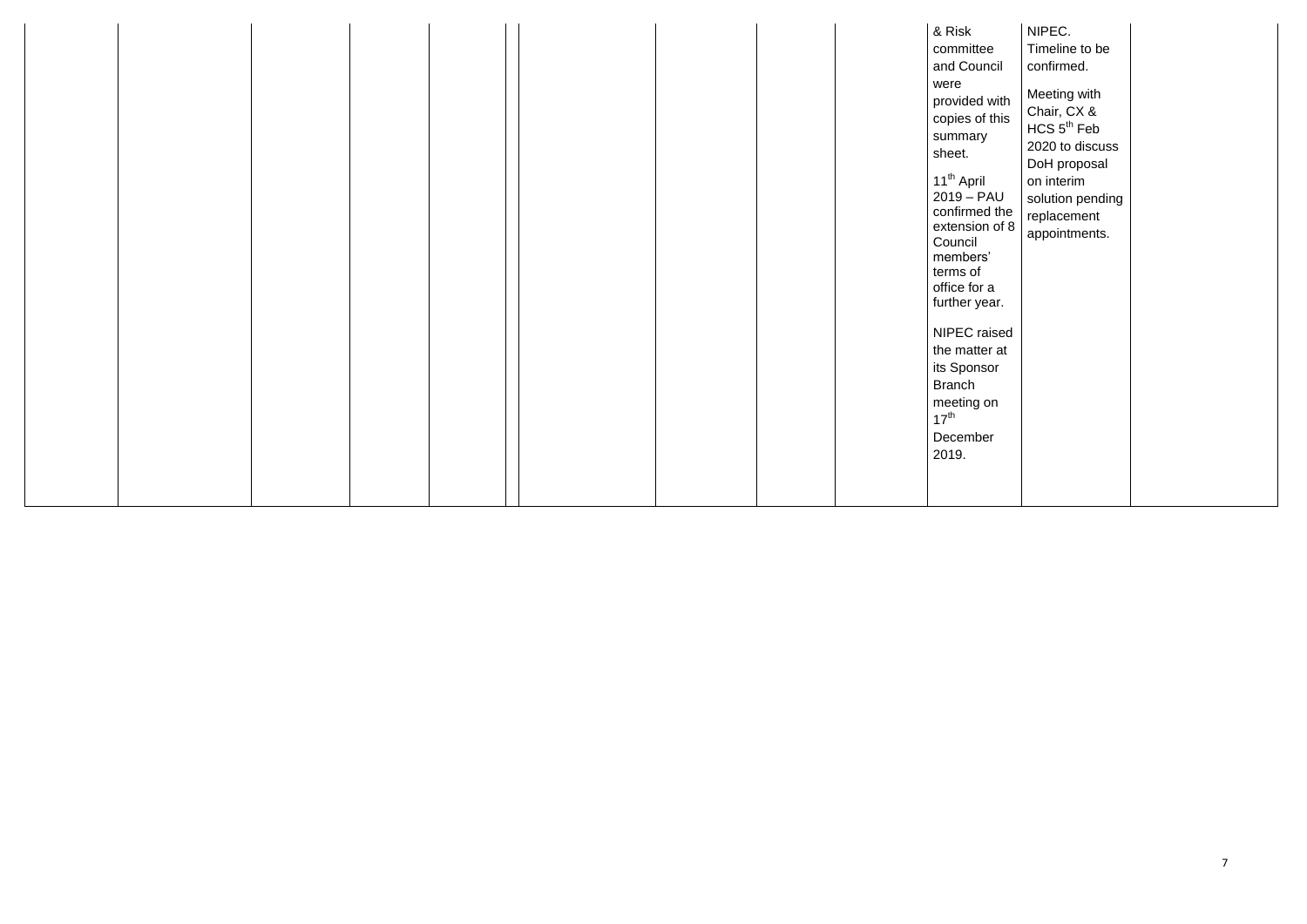|                                                                                                   | <b>BASIC RISK INFORMATION</b><br>1.                                                                                                |                                                               |                                                        | 2. RISK ASSESSMENT INFORMATION                                          |                                                                                                                                                                                                                                                                                                                                                                                                                     | <b>3. RISK RESPONSE INFORMATION</b>                              |                                                                                |                                                                                                |                                                                                                                                                                                                                                                                                                                                                                                                                                                            |                                                                                                                                                                                                                                                                                                                                                                                                          |                                                                                                                                                         |
|---------------------------------------------------------------------------------------------------|------------------------------------------------------------------------------------------------------------------------------------|---------------------------------------------------------------|--------------------------------------------------------|-------------------------------------------------------------------------|---------------------------------------------------------------------------------------------------------------------------------------------------------------------------------------------------------------------------------------------------------------------------------------------------------------------------------------------------------------------------------------------------------------------|------------------------------------------------------------------|--------------------------------------------------------------------------------|------------------------------------------------------------------------------------------------|------------------------------------------------------------------------------------------------------------------------------------------------------------------------------------------------------------------------------------------------------------------------------------------------------------------------------------------------------------------------------------------------------------------------------------------------------------|----------------------------------------------------------------------------------------------------------------------------------------------------------------------------------------------------------------------------------------------------------------------------------------------------------------------------------------------------------------------------------------------------------|---------------------------------------------------------------------------------------------------------------------------------------------------------|
| <b>Risk Number</b>                                                                                | <b>Risk Description /</b><br><b>Risk Event</b><br><b>Statement</b>                                                                 | <b>Responsible</b>                                            | <b>Date</b><br>Reported<br>day-month-<br>year          | Last<br><b>Update</b><br>day-month-<br>year                             | <b>Impact Description</b>                                                                                                                                                                                                                                                                                                                                                                                           | <b>Impact</b><br>Score                                           | <b>Probability</b><br>Score                                                    | <b>Level of Risk</b>                                                                           | <b>Completed</b><br><b>Actions</b>                                                                                                                                                                                                                                                                                                                                                                                                                         | <b>Planned Future</b><br><b>Actions</b>                                                                                                                                                                                                                                                                                                                                                                  | <b>Risk Status</b><br>Open / Closed                                                                                                                     |
| Provide a<br>unique<br>identifier for<br>risk                                                     | A risk event<br>statement states (i)<br>what might happen<br>in the future and (ii)<br>its possible impact<br>on the organisation. | Name or title<br>of team<br>member<br>responsible for<br>risk | Enter the<br>date the<br>risk was<br>first<br>reported | Enter the<br>date the<br>risk (not<br>the entire<br>log) was<br>updated | List the specific<br>impact the risk could<br>have on the financial<br>Performance,<br><b>Reputational or</b><br>Opportunity.                                                                                                                                                                                                                                                                                       | Enter here the<br>score<br>according to<br>impact<br>definitions | <b>Enter here</b><br>the score<br>according<br>to<br>likelihood<br>definitions | Enter here<br>the cum.<br>score i.e.<br>$(L)$ Low;<br>(M) Medium<br>(H) High or<br>(E) Extreme | List, by date,<br>all actions<br>taken to<br>respond to<br>the risk. This<br>does not<br>include<br>assessing the<br>risk                                                                                                                                                                                                                                                                                                                                  | List, by date,<br>what will be done<br>in the future to<br>respond to the<br>risk                                                                                                                                                                                                                                                                                                                        | State if the risk is<br>open (still might<br>happen and still has<br>to be managed);<br>closed (has passed<br>or has been<br>successfully<br>mitigated. |
| <b>Business</b><br><b>Objective:</b><br><b>Governance</b><br><b>Performance</b><br>R <sub>5</sub> | <b>BREXIT - EU Exit</b><br>'No Deal Outcome'                                                                                       | Senior<br>Management<br>Team                                  | 1 <sup>st</sup> April<br>2019                          | 3 <sup>rd</sup><br>February<br>2020                                     | <b>Business</b><br><b>Objective:</b><br><b>Governance &amp;</b><br><b>Performance</b><br>If the UK<br><b>Government leaves</b><br>as a member of the<br>EU without an<br>agreed withdrawal<br>agreement there<br>could be short term<br>issues for staff<br>transport<br>arrangements to and<br>from work. If the<br>government<br>contingency<br>arrangements do not<br>fully achieving their<br>planned outcomes. | 2<br>(Minor)                                                     | $\overline{2}$<br>(Unlikely)                                                   | $\overline{4}$<br>(L)                                                                          | Depends on<br>UK operation<br>Yellow<br>Hammer'<br>arrangements<br>mitigating the<br>risk<br>outcomes.<br>NIPEC a<br>member of<br>the DoH EU<br>Brexit forum.<br>every two<br>weeks over<br>the past few<br>months;<br>NIPEC will<br>wait to be<br>advised of the<br>plans going<br>forward<br>following the<br>extension of<br><b>Article Period</b><br>50 to $31st$<br>January<br>2020.<br>$7th$ Jan 2020<br>ALB EU<br><b>Brexit forum</b><br>stood down | Withdrawal<br><b>Agreement Bill</b><br>ratified by UK<br>and European<br>Parliaments, and<br>UK left EU 31 <sup>st</sup><br>January 2020.<br>Developments in<br><b>Future Relations</b><br>Structures will be<br>monitored over<br>the coming<br>Meetings held   months and ALBs<br>will be kept<br>informed of all<br><b>Brexit</b><br>correspondence<br>issued by the UK<br>government via<br>the DoH. | <b>Open</b><br>Managed on an<br>ongoing basis.                                                                                                          |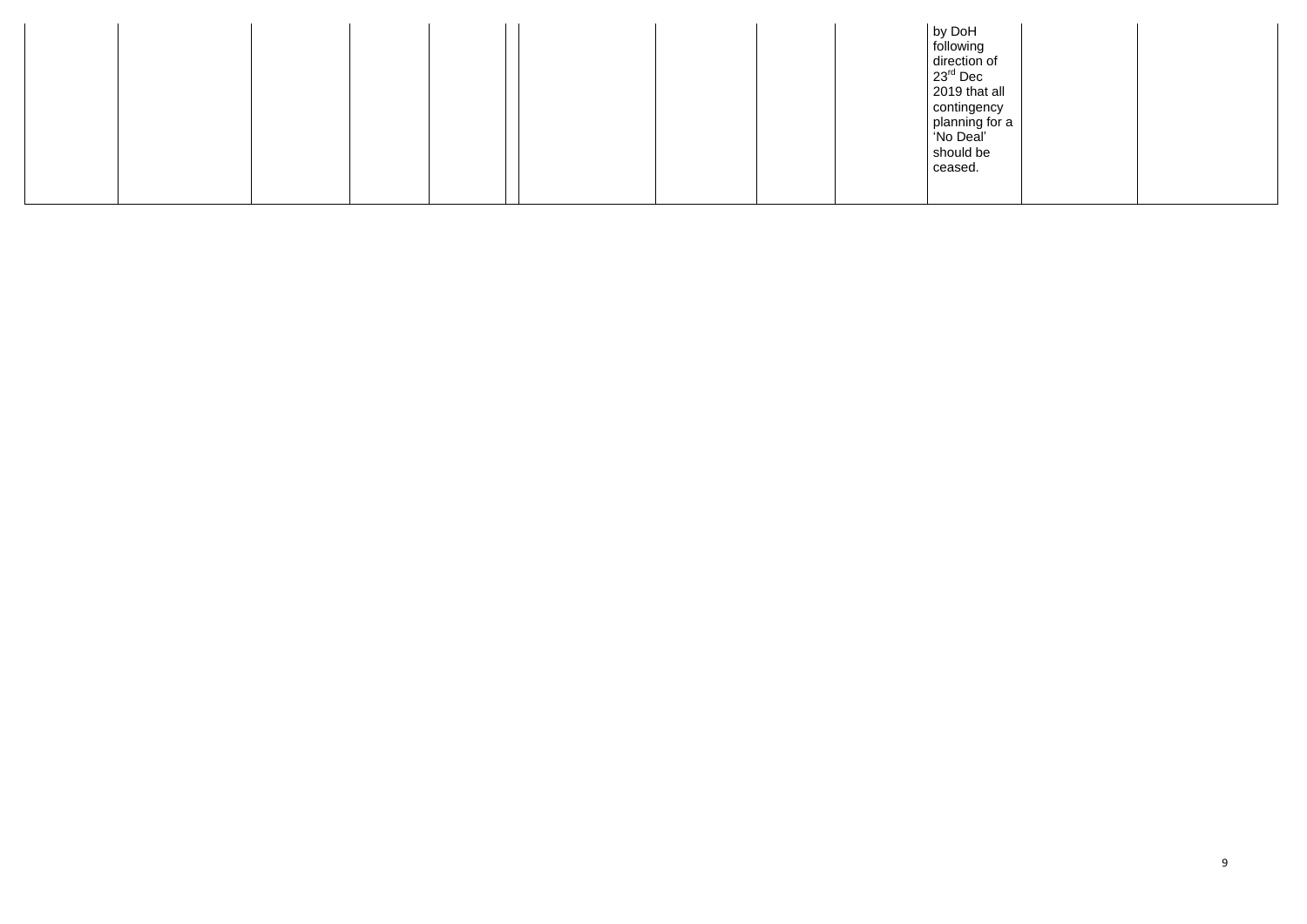| 1. BASIC RISK INFORMATION                                                                         |                                                                                                                                    |                                                               |                                                        |                                                                         |                                                                                                                                                                                         | 2. RISK ASSESSMENT INFORMATION                                   |                                                                                | <b>3. RISK RESPONSE INFORMATION</b>                                                                   |                                                                                                                                                                           |                                                                                                                                                                                                                        |                                                                                                                                                   |
|---------------------------------------------------------------------------------------------------|------------------------------------------------------------------------------------------------------------------------------------|---------------------------------------------------------------|--------------------------------------------------------|-------------------------------------------------------------------------|-----------------------------------------------------------------------------------------------------------------------------------------------------------------------------------------|------------------------------------------------------------------|--------------------------------------------------------------------------------|-------------------------------------------------------------------------------------------------------|---------------------------------------------------------------------------------------------------------------------------------------------------------------------------|------------------------------------------------------------------------------------------------------------------------------------------------------------------------------------------------------------------------|---------------------------------------------------------------------------------------------------------------------------------------------------|
| <b>Risk Number</b>                                                                                | <b>Risk Description /</b><br><b>Risk Event</b><br><b>Statement</b>                                                                 | <b>Responsible</b>                                            | <b>Date</b><br>Reported<br>day-month-<br>year          | Last<br><b>Update</b><br>day-month-<br>year                             | <b>Impact Description</b>                                                                                                                                                               | Impact<br>Score                                                  | Probability<br>Score                                                           | <b>Level of Risk</b>                                                                                  | <b>Completed</b><br><b>Actions</b>                                                                                                                                        | <b>Planned Future</b><br><b>Actions</b>                                                                                                                                                                                | <b>Risk Status</b><br>Open / Closed                                                                                                               |
| Provide a<br>unique<br>identifier for<br>risk                                                     | A risk event<br>statement states (i)<br>what might happen<br>in the future and (ii)<br>its possible impact<br>on the organisation. | Name or title<br>of team<br>member<br>responsible for<br>risk | Enter the<br>date the<br>risk was<br>first<br>reported | Enter the<br>date the<br>risk (not<br>the entire<br>log) was<br>updated | List the specific<br>impact the risk could<br>have on the financial<br>Performance,<br><b>Reputational or</b><br>Opportunity.                                                           | Enter here the<br>score<br>according to<br>impact<br>definitions | <b>Enter here</b><br>the score<br>according<br>to<br>likelihood<br>definitions | <b>Enter here</b><br>the cum.<br>score i.e.<br>$(L)$ Low;<br>(M) Medium<br>(H) High or<br>(E) Extreme | List, by date,<br>all actions<br>taken to<br>respond to<br>the risk. This<br>does not<br>include<br>assessing the<br>risk                                                 | List, by date,<br>what will be<br>done in the<br>future to<br>respond to the<br>risk                                                                                                                                   | State if the risk is open<br>(still might happen and<br>still has to be<br>managed); closed (has<br>passed or has been<br>successfully mitigated. |
| <b>Business</b><br><b>Objective:</b><br><b>Governance</b><br><b>Performance</b><br>R <sub>6</sub> | <b>Staff Absence rate</b><br>to be below the<br>year-end target of<br>3.7%                                                         | <b>HCS</b>                                                    | 1 <sup>st</sup> April<br>2019                          | 3 <sup>rd</sup><br>February<br>2020                                     | <b>Business</b><br><b>Objective:</b><br><b>Governance &amp;</b><br><b>Performance</b><br>Performance could<br>be affected if the rate<br>was high due to<br>NIPEC being a small<br>ALB. | $\overline{2}$<br>(Minor)                                        | $\overline{2}$<br>(Unlikely)                                                   | $\overline{4}$<br>(L)                                                                                 | <b>NIPEC's KPIs</b><br>contain this<br>target and the<br><b>KPIs are</b><br>reports to<br>each meeting<br>of:<br><b>Business</b><br>Team<br>A&R<br>committee<br>• Council | Monitored on a<br>monthly basis<br>by the Business<br>Team and<br>reported to each<br>Audit & Risk<br>committee and<br>Council<br>meetings.<br>The latest<br>cumulative<br>average up to<br>December 2019<br>is 1.18%. | <b>Open</b><br>Managed on an<br>ongoing basis.                                                                                                    |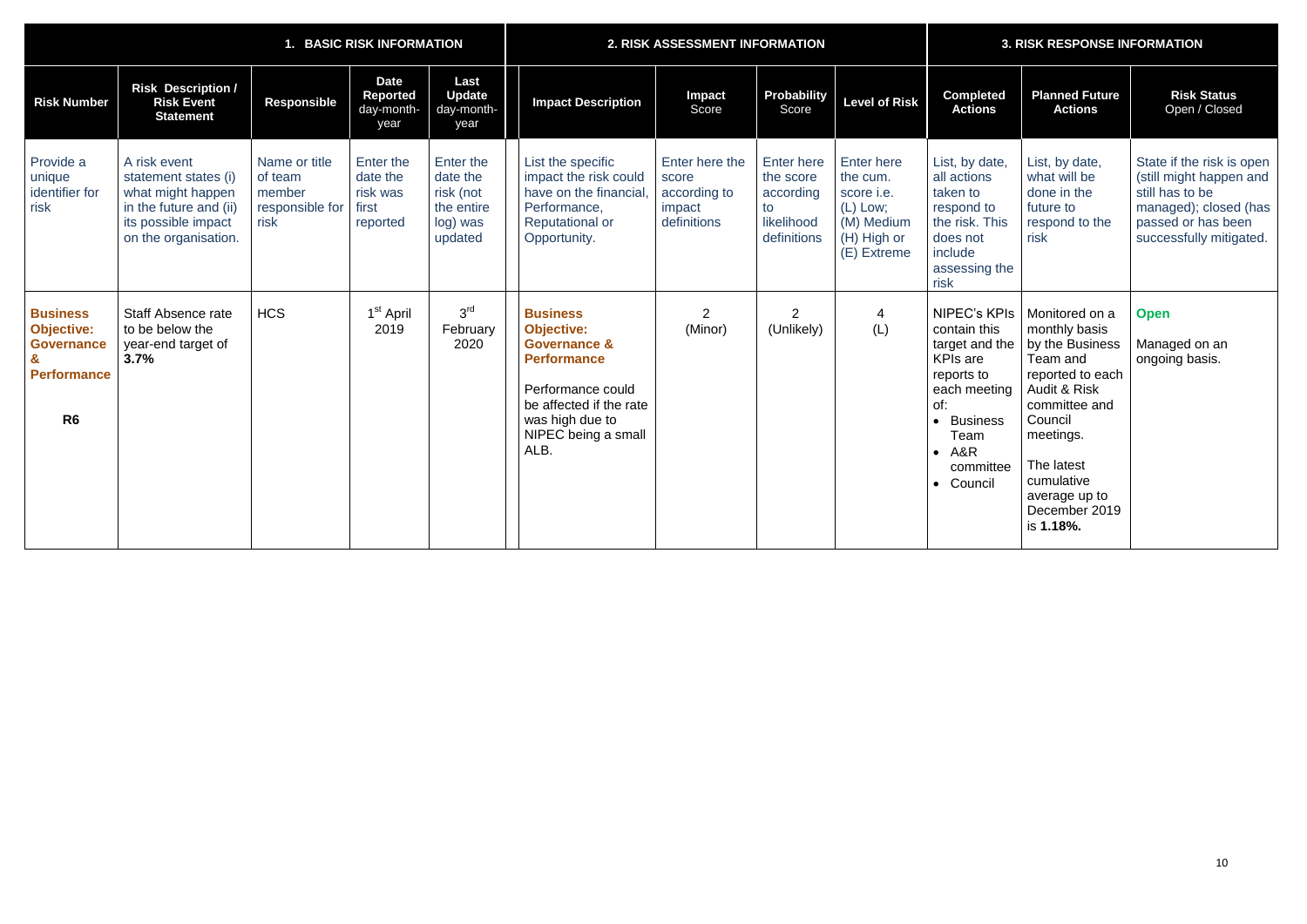|                                                                                       | <b>BASIC RISK INFORMATION</b>                                                                                                      |                                                               |                                                        |                                                                         |                                                                                                                                                                                                                                            | 2. RISK ASSESSMENT INFORMATION                                   |                                                                                |                                                                                              |                                                                                                                                                                                                                                                                                                                                                                                                                                                                    | <b>3. RISK RESPONSE INFORMATION</b>                                                                                                                                                                                                                        |                                                                                                                                                   |  |  |
|---------------------------------------------------------------------------------------|------------------------------------------------------------------------------------------------------------------------------------|---------------------------------------------------------------|--------------------------------------------------------|-------------------------------------------------------------------------|--------------------------------------------------------------------------------------------------------------------------------------------------------------------------------------------------------------------------------------------|------------------------------------------------------------------|--------------------------------------------------------------------------------|----------------------------------------------------------------------------------------------|--------------------------------------------------------------------------------------------------------------------------------------------------------------------------------------------------------------------------------------------------------------------------------------------------------------------------------------------------------------------------------------------------------------------------------------------------------------------|------------------------------------------------------------------------------------------------------------------------------------------------------------------------------------------------------------------------------------------------------------|---------------------------------------------------------------------------------------------------------------------------------------------------|--|--|
| <b>Risk Number</b>                                                                    | <b>Risk Description /</b><br><b>Risk Event</b><br><b>Statement</b>                                                                 | <b>Responsible</b>                                            | <b>Date</b><br><b>Reported</b><br>day-month-<br>year   | Last<br><b>Update</b><br>day-month-<br>year                             | <b>Impact Description</b>                                                                                                                                                                                                                  | <b>Impact</b><br>Score                                           | <b>Probability</b><br>Score                                                    | <b>Level of Risk</b>                                                                         | <b>Completed</b><br><b>Actions</b>                                                                                                                                                                                                                                                                                                                                                                                                                                 | <b>Planned Future</b><br><b>Actions</b>                                                                                                                                                                                                                    | <b>Risk Status</b><br>Open / Closed                                                                                                               |  |  |
| Provide a<br>unique<br>identifier for<br>risk                                         | A risk event<br>statement states (i)<br>what might happen<br>in the future and (ii)<br>its possible impact<br>on the organisation. | Name or title<br>of team<br>member<br>responsible for<br>risk | Enter the<br>date the<br>risk was<br>first<br>reported | Enter the<br>date the<br>risk (not<br>the entire<br>log) was<br>updated | List the specific<br>impact the risk could<br>have on the financial<br>Performance,<br><b>Reputational or</b><br>Opportunity.                                                                                                              | Enter here the<br>score<br>according to<br>impact<br>definitions | <b>Enter here</b><br>the score<br>according<br>to<br>likelihood<br>definitions | Enter here the<br>cum. score<br>i.e.<br>(L) Low;<br>(M) Medium<br>(H) High or<br>(E) Extreme | List, by date,<br>all actions<br>taken to<br>respond to the<br>risk. This<br>does not<br>include<br>assessing the<br>risk                                                                                                                                                                                                                                                                                                                                          | List, by date,<br>what will be<br>done in the<br>future to<br>respond to the<br>risk                                                                                                                                                                       | State if the risk is open<br>(still might happen and<br>still has to be<br>managed); closed (has<br>passed or has been<br>successfully mitigated. |  |  |
| <b>Business</b><br><b>Objective:</b><br><b>Governance</b><br><b>Performance</b><br>R7 | To achieve the<br>prompt payment<br>target for invoices<br>of:<br>95% for 30 days<br>$\bullet$ 70 % for 10 days                    | <b>HCS with BSO</b><br>Shared<br>Services -<br>Payments       | 1 <sup>st</sup> April<br>2019                          | 3 <sup>rd</sup><br>February<br>2020                                     | <b>Business</b><br><b>Objective:</b><br><b>Governance &amp;</b><br><b>Performance</b><br>Failure to meet the<br>targets would be<br>embarrassing for<br>NIPEC as a Public<br>body who are<br>required to meet the<br>Public sector target. | 3<br>(Moderate)                                                  | $\overline{2}$<br>(Unlikely)                                                   | $6\overline{6}$<br>(M)                                                                       | <b>NIPEC's KPIs</b><br>contain this<br>target and the<br><b>KPIs</b> are<br>reports to<br>each meeting<br>of:<br>• Business<br>Team<br>$- A&R$<br>• Council<br>HoCS, CSM &<br>CSO met with   December<br>Payments SS<br>on $13^{th}$<br>December<br>2019 to<br>identify areas<br>where<br>performance<br>can be<br>improved.<br>HoCS & CSO<br>met with<br>PaLS 3rd Feb<br>2020 to<br>discuss<br>issues<br>identified on<br>$13th$ Dec re.<br>delays in<br>payment. | Monitored on<br>an ongoing<br>monthly basis<br>by the<br><b>Business</b><br>Team and<br>reported to<br>each Audit &<br><b>Risk committee</b><br>and Council<br>meetings.<br>Figures for<br>2019:<br>100%<br>for $30$<br>days<br>91.43%<br>for $10$<br>days | <b>Open</b><br>Managed on an<br>ongoing basis.                                                                                                    |  |  |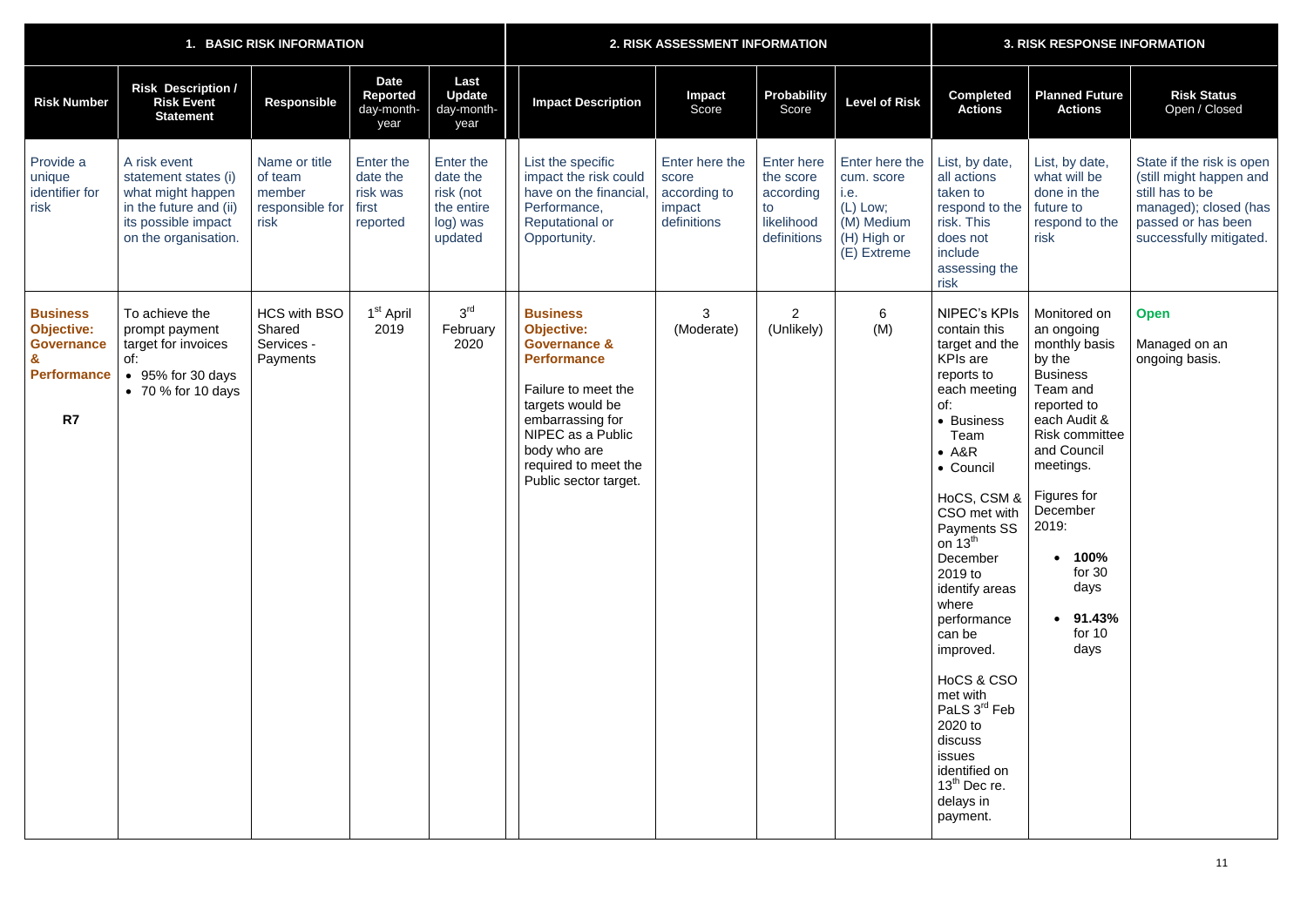# 12

|                                                                                                   | 2. BASIC RISK INFORMATION                                                                                                                         |                                                               |                                                               |                                                                         | 2. RISK ASSESSMENT INFORMATION                                                                                                                                                                                                                                                                                                                                                |                                                                  |                                                                                |                                                                                              | <b>3. RISK RESPONSE INFORMATION</b>                                                                                                                                                                                                                                                                                |                                                                                                                                                                                                          |                                                                                                                                                         |  |
|---------------------------------------------------------------------------------------------------|---------------------------------------------------------------------------------------------------------------------------------------------------|---------------------------------------------------------------|---------------------------------------------------------------|-------------------------------------------------------------------------|-------------------------------------------------------------------------------------------------------------------------------------------------------------------------------------------------------------------------------------------------------------------------------------------------------------------------------------------------------------------------------|------------------------------------------------------------------|--------------------------------------------------------------------------------|----------------------------------------------------------------------------------------------|--------------------------------------------------------------------------------------------------------------------------------------------------------------------------------------------------------------------------------------------------------------------------------------------------------------------|----------------------------------------------------------------------------------------------------------------------------------------------------------------------------------------------------------|---------------------------------------------------------------------------------------------------------------------------------------------------------|--|
| <b>Risk Number</b>                                                                                | <b>Risk Description /</b><br><b>Risk Event</b><br><b>Statement</b>                                                                                | <b>Responsible</b>                                            | <b>Date</b><br><b>Reported</b><br>day-month-<br>year          | Last<br><b>Update</b><br>day-month-<br>year                             | <b>Impact Description</b>                                                                                                                                                                                                                                                                                                                                                     | <b>Impact</b><br>Score                                           | <b>Probability</b><br>Score                                                    | <b>Level of Risk</b>                                                                         | <b>Completed</b><br><b>Actions</b>                                                                                                                                                                                                                                                                                 | <b>Planned Future</b><br><b>Actions</b>                                                                                                                                                                  | <b>Risk Status</b><br>Open / Closed                                                                                                                     |  |
| Provide a<br>unique<br>identifier for<br>risk                                                     | A risk event<br>statement states (i)<br>what might happen<br>in the future and (ii)<br>its possible impact<br>on the organisation.                | Name or title<br>of team<br>member<br>responsible for<br>risk | <b>Enter the</b><br>date the<br>risk was<br>first<br>reported | Enter the<br>date the<br>risk (not<br>the entire<br>log) was<br>updated | List the specific<br>impact the risk could<br>have on the financial<br>Performance,<br><b>Reputational or</b><br>Opportunity.                                                                                                                                                                                                                                                 | Enter here the<br>score<br>according to<br>impact<br>definitions | <b>Enter here</b><br>the score<br>according<br>to<br>likelihood<br>definitions | Enter here the<br>cum. score<br>i.e.<br>(L) Low;<br>(M) Medium<br>(H) High or<br>(E) Extreme | List, by date, all<br>actions taken to<br>respond to the<br>risk. This does<br>not include<br>assessing the<br>risk                                                                                                                                                                                                | List, by date,<br>what will be<br>done in the<br>future to<br>respond to the<br>risk                                                                                                                     | State if the risk is<br>open (still might<br>happen and still has<br>to be managed);<br>closed (has passed<br>or has been<br>successfully<br>mitigated. |  |
| <b>Business</b><br><b>Objective:</b><br><b>Governance</b><br><b>Performance</b><br>R <sub>8</sub> | Ongoing Industrial<br>Action may prevent<br>the successful<br>achievement of<br>business objectives<br>in NIPEC's annual<br><b>Business Plan.</b> | CE and<br><b>Business</b><br>Team                             | 25 <sup>th</sup><br>November<br>2019                          | 3 <sup>rd</sup><br>February<br>2020                                     | <b>Business</b><br><b>Objective:</b><br><b>Governance &amp;</b><br><b>Performance</b><br>Non participation of<br>stakeholders in<br>workshops and<br>meetings due to<br>participation and/or<br>knock-on effect of<br>Industrial Action may<br>result in NIPEC not<br>having the support to<br>develop programmes<br>of work under<br>NIPEC's 2019-20<br>business objectives. | $\overline{2}$<br>(Minor)                                        | $\overline{2}$<br>(Unlikely)                                                   | 4<br>(L)                                                                                     | Oct 2019:<br>corresponde<br>nce with DoH<br>Sponsor<br>Branch and<br><b>BSO HR re</b><br>the potential<br>of IA;<br>Oct 2019:<br>review of<br><b>BCP</b> and risk<br>assessment<br>carried out<br>and<br>forwarded to<br>HSCB to<br>provide<br>assurance on<br>business<br>readiness;<br>Nov 2019:<br>establishmen | • Ongoing<br>corresponde<br>nce and<br>advice from<br><b>BSO HR &amp;</b><br>Sponsor<br>Branch;<br>• Assessment<br>of cumulative<br>effect of IA<br>and remedial<br>actions taken<br>to address<br>this; | <b>Open</b><br>Managed on an<br>ongoing basis.                                                                                                          |  |